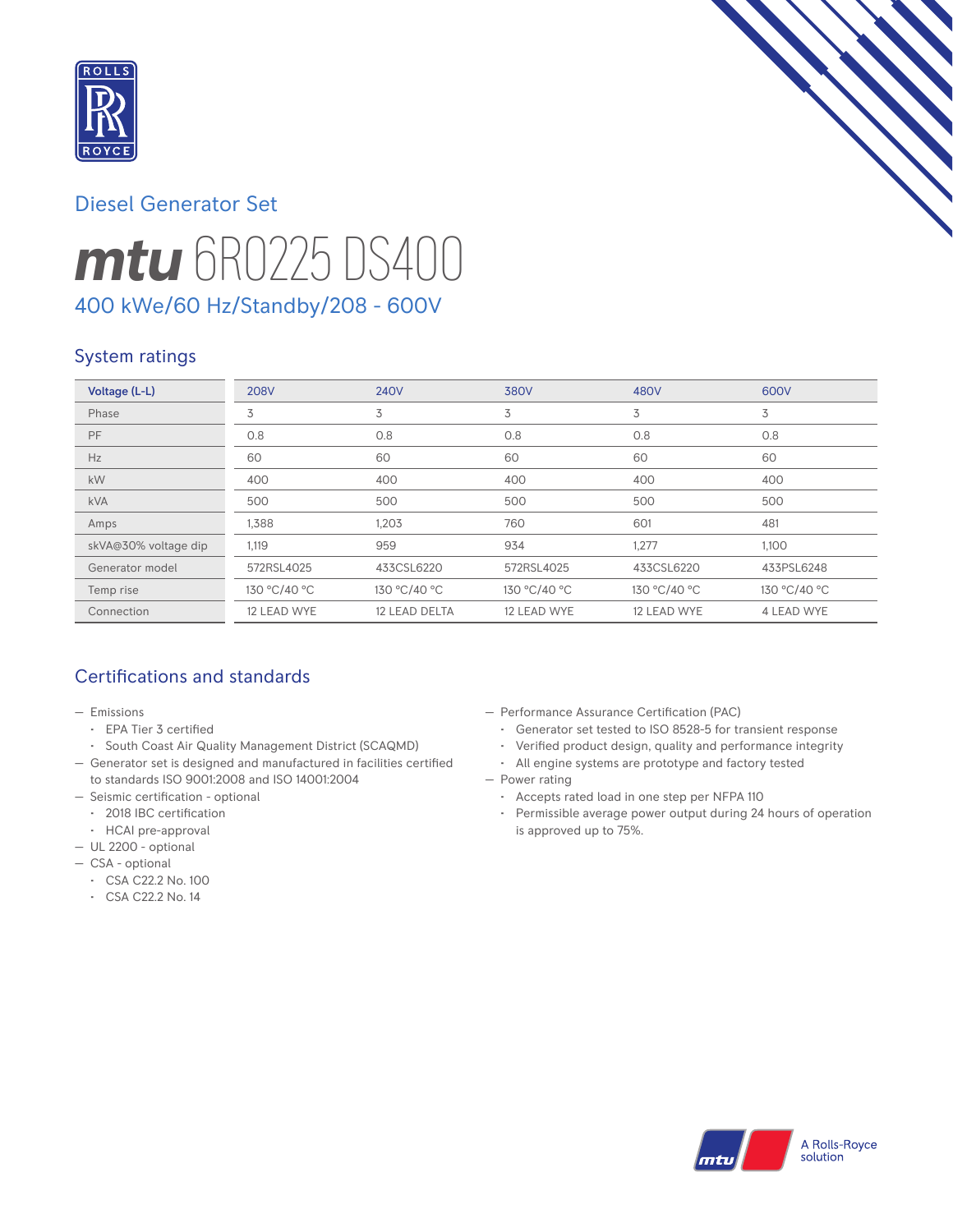### Standard features \*

- Single source supplier
- Global product support
- Two (2) Year/3,000 Hour Basic Limited Warranty
- 6135HFG84 diesel engine
- 13.5 liter displacement
- Common rail fuel injection
- 4-cycle
- Engine-generator resilient mounted
- Complete range of accessories
- Cooling system
- Integral set-mounted
	- Engine-driven fan

### Standard equipment \*

#### Engine

- Air cleaner
- Oil pump
- Oil drain extension and shut-off valve
- Full flow oil filter
- Open crankcase ventilation
- Jacket water pump
- Thermostat
- Blower fan and fan drive
- Radiator unit mounted
- Electric starting motor 24V
- Governor electronic isochronous
- Base formed steel
- SAE flywheel and bell housing
- Charging alternator 24V
- Battery rack and cables
- Flexible fuel connectors
- Flexible exhaust connection
- EPA certified engine

#### **Generator**

- NEMA MG1, IEEE, and ANSI standards compliance for temperature rise and motor starting
- Sustained short circuit current of up to 300% of the rated current for up to 10 seconds
- Self-ventilated and drip-proof
- Superior voltage waveform
- Digital, solid state, volts-per-hertz regulator
- Brushless alternator with brushless pilot exciter
- 4 pole, rotating field
- 130 °C maximum standby temperature rise
- 1-bearing, sealed
- Flexible coupling
- Full amortisseur windings
- 125% rotor balancing
- 3-phase voltage sensing
- $\pm$  0.25% voltage regulation (570 frame) no load to full load
- $\pm$  1% voltage regulation (430 frame) no load to full load
- 100% of rated load one step
- 5% maximum total harmonic distortion
- Generator
	- Brushless, rotating field generator
	- 2/3 pitch windings
	- 300% short circuit capability with Permanent Magnet Generator (PMG)
		- ◊ PMG standard for 570 frame and larger
		- ◊ PMG optional for 430 frame and smaller
- Digital control panel(s)
	- UL recognized, CSA certified, NFPA 110
	- Complete system metering
	- LCD display

#### Digital control panel(s)

- Digital metering
- Engine parameters
- Generator protection functions
- Engine protection
- CANBus ECU communications
- Windows®-based software
- Multilingual capability
- Communications to remote annunciator
- Programmable input and output contacts
- UL recognized, CSA certified, CE approved
- Event recording
- IP 54 front panel rating with integrated gasket
- NFPA 110 compatible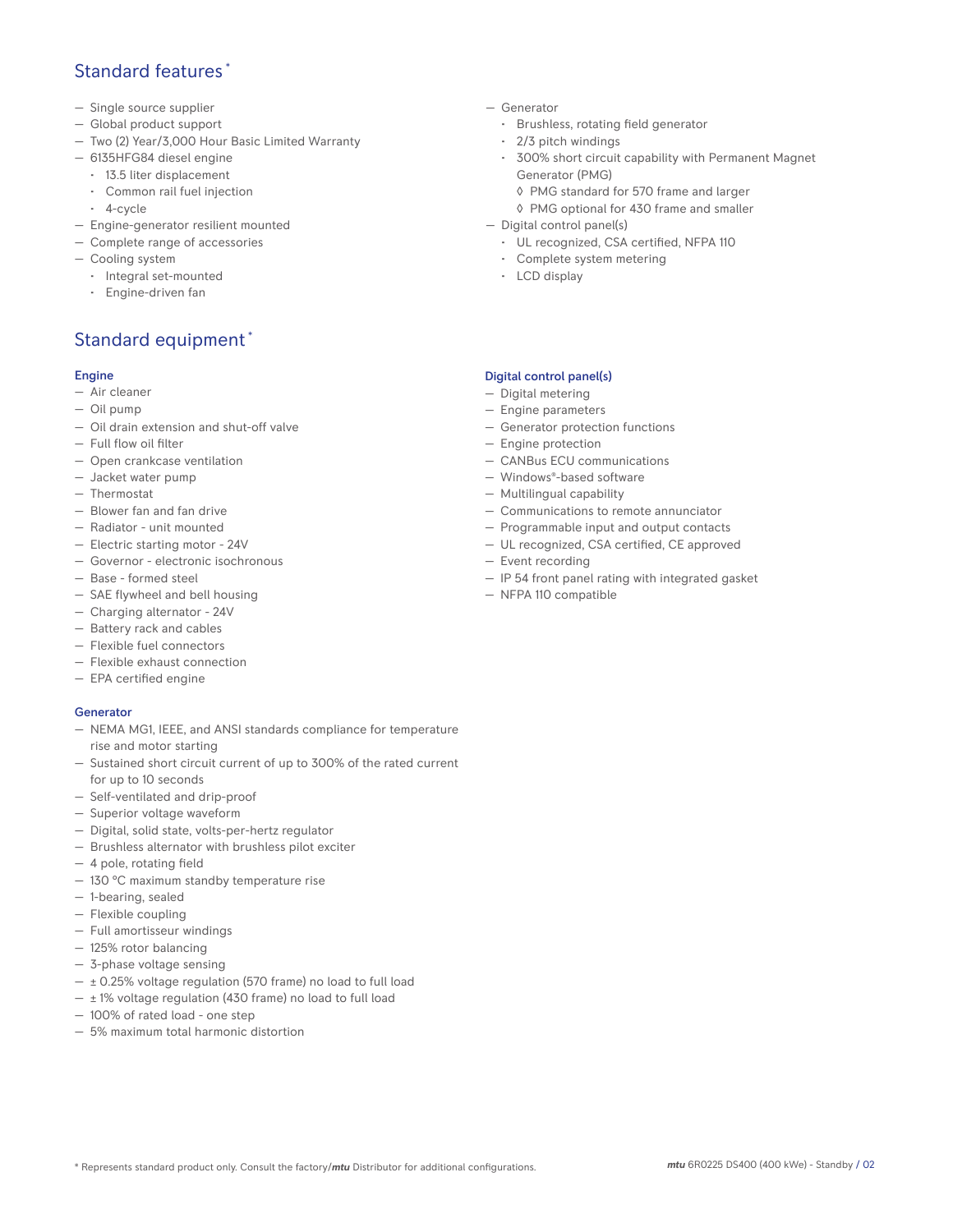## Application data

#### Engine

| Manufacturer                         | John Deere  |
|--------------------------------------|-------------|
| Model                                | 6135HFG84   |
| Type                                 | 4-cycle     |
| Arrangement                          | 6-inline    |
| Displacement: $L$ (in <sup>3</sup> ) | 13.5 (824)  |
| Bore: cm (in)                        | 13.2(5.2)   |
| Stroke: cm (in)                      | 16.5(6.5)   |
| Compression ratio                    | 16:1        |
| Rated rpm                            | 1,800       |
| Engine governor                      | <b>JDEC</b> |
| Maximum power: kWm (bhp)             | 460 (617)   |
| Steady state frequency band          | ± 0.25%     |
| Air cleaner                          | dry         |
|                                      |             |

### Liquid capacity

| Total oil system: L (gal)             | 40 (10.57)  |
|---------------------------------------|-------------|
| Engine jacket water capacity: L (gal) | 18 (4.76)   |
| System coolant capacity: L (gal)      | 47.7 (12.6) |

#### Electrical

| Electric volts DC                                            | 24  |
|--------------------------------------------------------------|-----|
| Cold cranking amps under -17.8 $^{\circ}$ C (O $^{\circ}$ F) | 950 |
| Batteries: group size                                        | .31 |
| Batteries: quantity                                          |     |
|                                                              |     |

#### Fuel system

| Fuel supply connection size    | $-10$ JIC 37 $^{\circ}$ female |
|--------------------------------|--------------------------------|
| Fuel return Connection size    | $-6$ JIC $37^\circ$ female     |
| Maximum fuel Lift: m (ft)      | 2.4(8)                         |
| Recommended fuel               | diesel #2                      |
| Total fuel flow: L/hr (gal/hr) | 190(50)                        |

#### Fuel consumption

| At 100% of power rating: L/hr (gal/hr)<br>At 75% of power rating: L/hr (gal/hr)<br>At 50% of power rating: L/hr (gal/hr) | 110 (29)<br>91(24)<br>63 (17) |
|--------------------------------------------------------------------------------------------------------------------------|-------------------------------|
| Cooling - radiator system                                                                                                |                               |
| Ambient capacity of radiator: °C (°F)<br>Maximum restriction of cooling air: intake                                      | 50 (122)                      |
| and discharge side of radiator: kPa (in. H <sub>2</sub> O)                                                               | 0.124(0.5)                    |
| Water pump capacity: L/min (gpm)                                                                                         | 400 (106)                     |
| Heat rejection to coolant: kW (BTUM)                                                                                     | 208 (11,839)                  |
| Heat rejection to air to air: kW (BTUM)                                                                                  | 94 (5,350)                    |
| Heat radiated to ambient: kW (BTUM)                                                                                      | 48.1 (2,735)                  |
| Fan power: kW (hp)                                                                                                       | 24 (32.2)                     |
| Air requirements                                                                                                         |                               |
| Aspirating: *m <sup>3</sup> /min (SCFM)                                                                                  | 28.2 (996)                    |
| Air flow required for radiator                                                                                           |                               |
| cooled unit: *m <sup>3</sup> /min (SCFM)                                                                                 | 833 (29,433)                  |
| Remote cooled applications; air flow required for                                                                        |                               |
| dissipation of radiated generator set heat for a                                                                         |                               |
| maximum of 25 °F rise: *m <sup>3</sup> /min (SCFM)                                                                       | 164.4 (5,842)                 |
| * Air density = 1.184 kg/m <sup>3</sup> (0.0739 lbm/ft <sup>3</sup> )                                                    |                               |
| <b>Exhaust system</b>                                                                                                    |                               |
| Gas temperature (stack): °C (°F)                                                                                         | 527 (981)                     |
| Gas volume at stack temperature: m <sup>3</sup> /min (CFM)                                                               | 73.8 (2,606)                  |
| Maximum allowable back pressure at<br>outlet of engine, before piping: kPa (in. H <sub>2</sub> 0)                        | 7.5(30)                       |
|                                                                                                                          |                               |